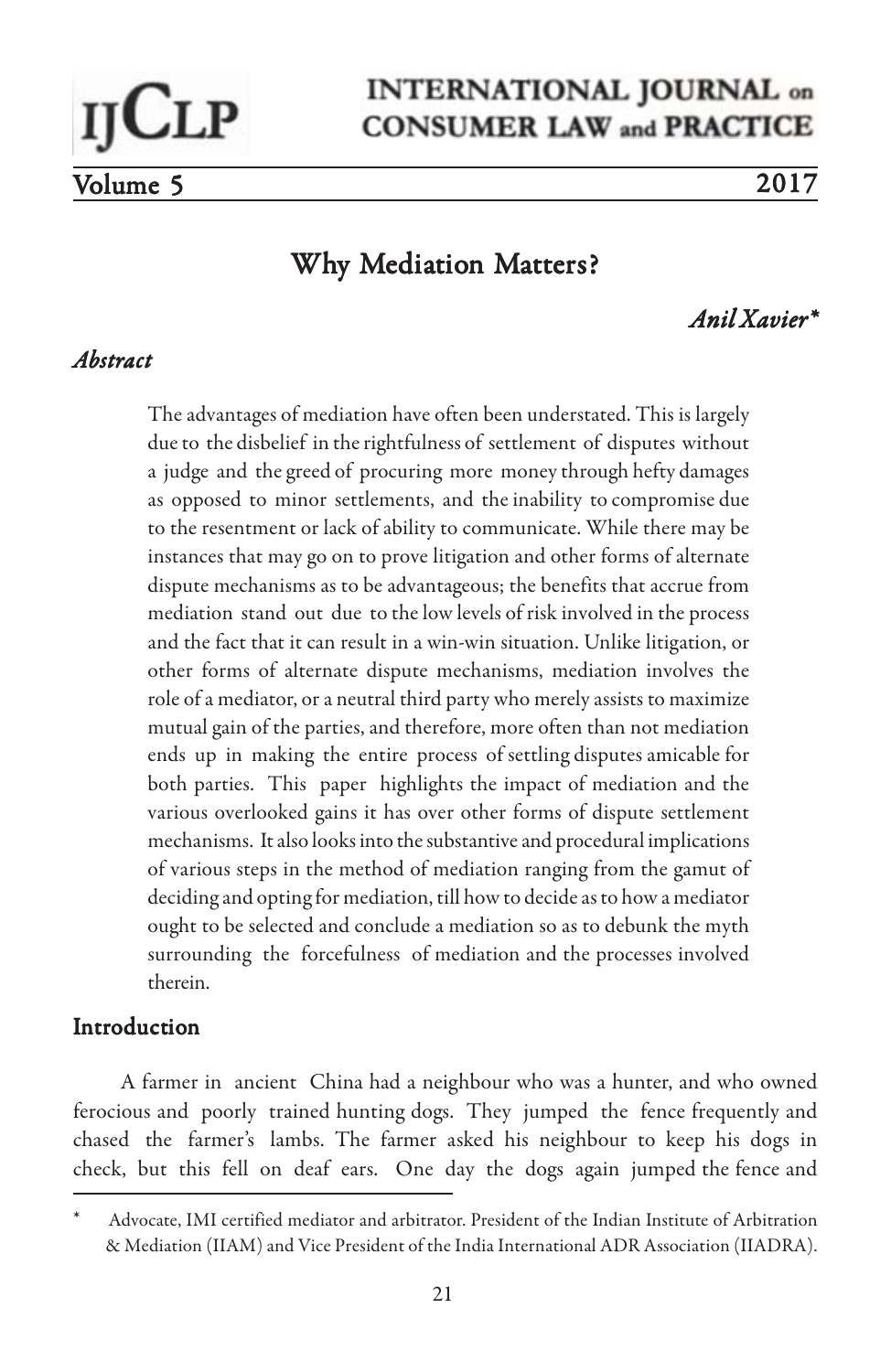attacked and severely injured several of the lambs. The farmer had enough, and went to town to consult a judge who listened carefully to the story and said: "I could punish the hunter and instruct him to keep his dogs chained or lock them up. But you would lose a friend and gain an enemy. Which would you rather have, friend or foe for a neighbour?" The farmer replied that he preferred a friend. "Alright, I will offer you a solution that keeps your lambs safe, and which will keep your neighbour a friend." Having heard the judge's solution, the farmer agreed. Once at home, the farmer immediately put the judge's suggestions to the test. He took three of his best lambs and presented them to his neighbour's three small sons, who were very happy and began to play with them. To protect his son's newly acquired playthings, the hunter built a strong kennel for his dogs. Since then, the dogs never again bothered the farmer's lambs. Out of gratitude for the farmer's generosity toward his sons, the hunter often shared the meat he had hunted with the farmer. The farmer also reciprocated by sending the hunter milk and cheese. Within a short time the neighbours became good friends.

 The above story is a typical example of voluntary dispute resolution. Voluntary dispute settlement practices like negotiation or mediation would flourish and constitute an integral part of civilized life. It is said that these processes are voluntarily produced, voluntarily adjudicated, and voluntarily enforced and has proved to be a moral and practical alternative to compulsory dispute settlement processes like litigation or arbitration.

 Dispute resolution by litigation or arbitration also has another essential characteristic – someone wins while the other loses. We need to understand that both litigation and arbitration are right-based or position-based processes, where a decision is made by a third party based on your legal rights and evidence. On the contrary mediation is an interest-based process. The mediator, who is a neutral third party, assists the parties to arrive at a resolution on a collaborative method to maximize mutual gain.

 "Mediation" is a term known to everyone, but understood differently. In common parlance, mediation is mostly associated with "concessions" or "brokering". Most people think that in mediation, parties have to compromise or "give and take", to arrive at a settlement. For e.g., if 'A' owes Rs. 1000/- to 'B', a mediator could persuade and convince 'B' to settle at Rs. 750/-, if 'A' pays it today. At any rate the popular belief is that mediator has to make a break-through by persuading the party to arrive at a figure less than Rs. 1000/-, proposing a settlement, advising him that if he goes for litigation the outcome may come after many years and it is always better for him to settle it today. I would say that this is a misconception about mediation. Highlighting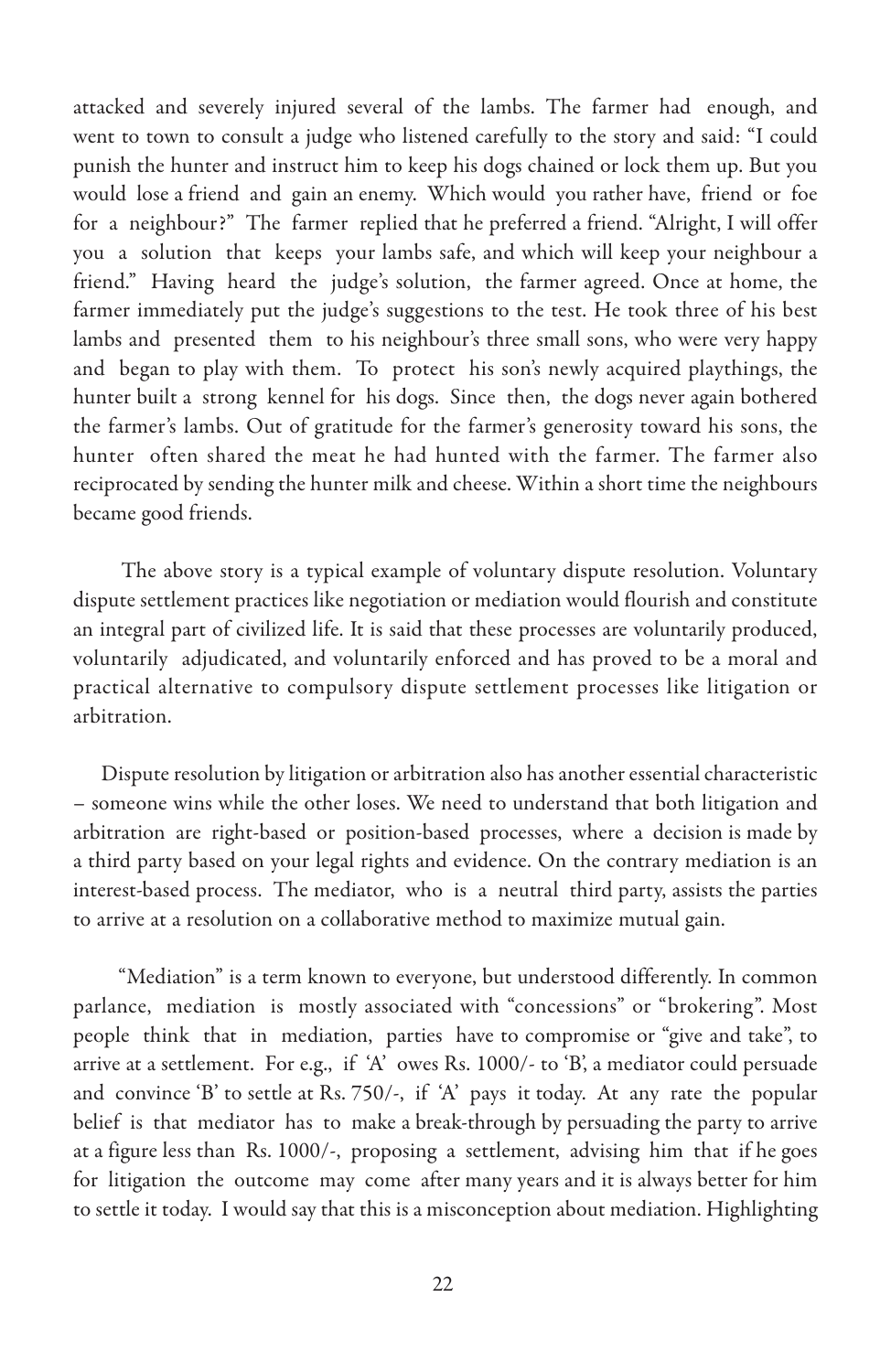the "compromise" factor in mediation gives it a negative impact, as people think it gives out the signal of "weakness". It is precisely because of this misconception most of the people hesitate to give the first offer to mediate.

 Mediation is something totally different. It is a voluntary resolution of dispute based on interest and satisfying both parties' needs. Even though the "orange" story is a very popular one and most of you must have heard about it before, I have to depend on the same story to clarify position-based and interest-based dispute resolution:

 In a house two children, a boy and a girl were fighting over an orange. There was only one orange left in the fridge. Both of them wanted the orange and they were fighting for it. Ultimately both of them ended up crying. The father, who was busy with his work, intervened and asked them about the issue. Both of them told they want the orange. The father grabbed a knife and cut the orange into two and gave it to both of them. But they continued crying and threw away the pieces they got.

 This is position-based resolution. Because both of them were his children and both of them were "legally" entitled to the orange and the equitable division was to give them half. This is exactly how disputes are resolved in litigation. Here you can compare the court to the father. The courts are busy with heavy court dockets and pendency and do not have much time to inquire into the issue in detail.

 Now we will look at the same situation. The mother patiently calls both the children who are fighting for the orange. She first manages their emotions and calms them down. She then asks them as to why they require the orange. The son wants to eat the fruit and the daughter wants the peel of the orange for baking a cake. The problem is solved instantly. Even without the intervention of the mother, the children could now resolve their issue. The fruit to the son and the peel to the daughter!

 This is interest-based resolution. Rather than looking at positions, the interest behind taking such positions are looked into by the Mediator and he tries to resolve the dispute in the best interest of both parties. Like the mother the mediator has the patience and time to listen to the parties, control their emotions and understand their needs or interests and ultimately a solution would come up with his assistance.

 This is business intelligence. Businesses want processes which apart from resolving the dispute, preserve or enhance the business relationship. Conceptually speaking, mediation is a dramatic departure from the standard processes of dispute resolution, because it makes both parties win. Mediation is win-win. Both sides feel they have won and both sides feel good about the outcome.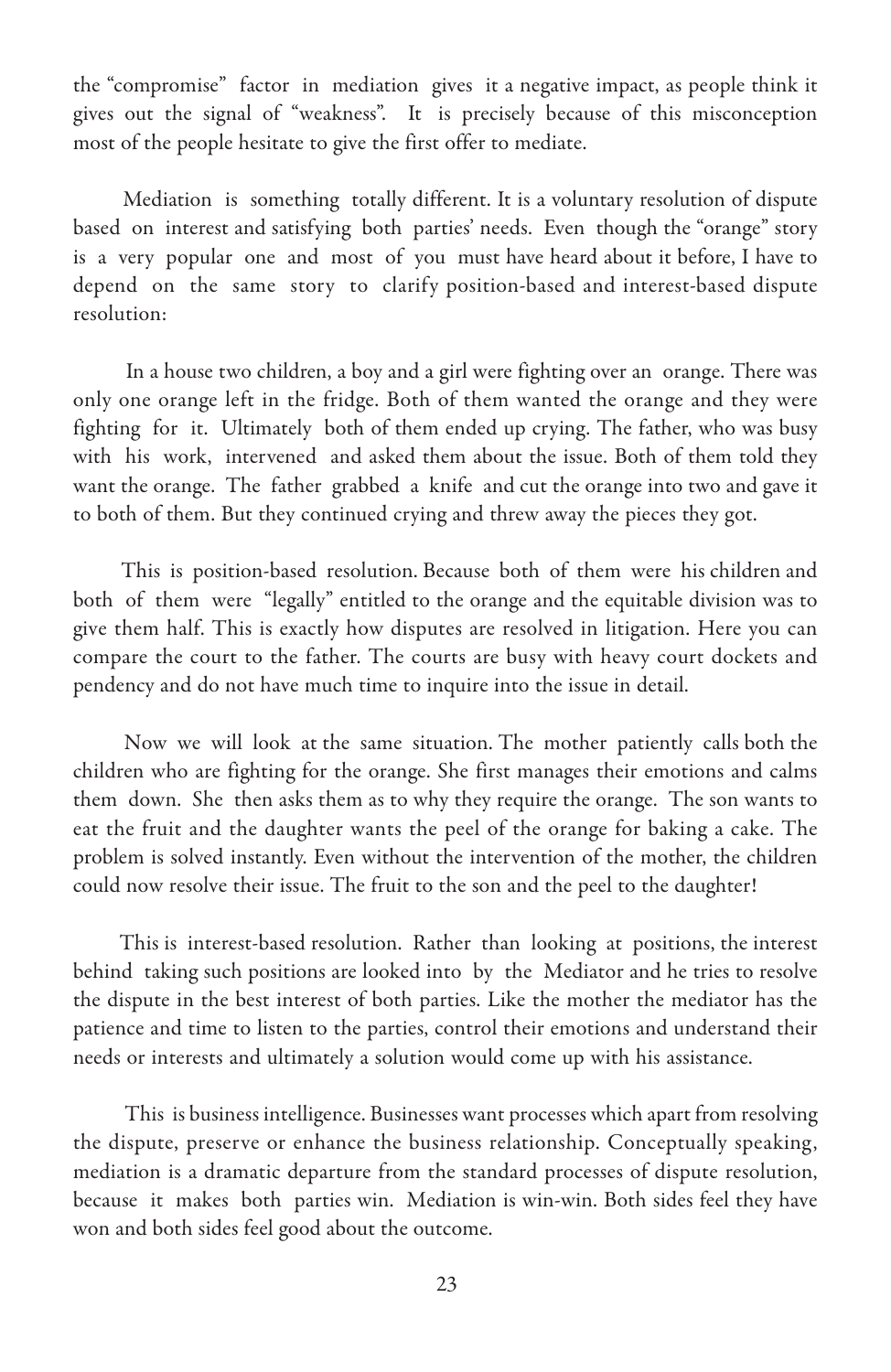Even though mediation has now become one of the most preferred modes of dispute resolution among the global business community and international legal practitioners have also shifted up to an expanded use of mediation, mediation is still considered as an anomalous process by the Indian business and lawyers' community. This article is meant to dispel some of the myths about mediation and how it could be sophisticatedly used.

# Deciding to opt for Mediation?

 In some cases the decision to use mediation is made in the dispute resolution clause drafted in the contract itself by the parties. Increasingly parties have started using a multistep dispute resolution clause whereby negotiation and then mediation are required to be attempted before arbitration is invoked.

 But if the parties are not contractually required to utilize mediation for their dispute, then the decision to attempt mediation becomes purely voluntary. Considering the fact that mediation gives the benefit of party control, attention to party interests rather than positions, confidentiality and preserves relationship, unless there is a significant reason not to employ mediation, it should be the initial dispute resolution process of choice. Probable reasons for not opting mediation could be the need to establish a legal precedent, the need to obtain an immediate court injunction, or unwillingness to engage with an unreliable party.

### How to start Mediation?

 Mediation can be invoked at any stage of the dispute. But an early use offers a number of advantages – like avoiding substantial costs, more chances of a resolution since it would be less likely that parties have hardened their positions.

 Even if the party is aware about the advantage of mediation, the initial stumbling block to start mediation is to decide as to who will suggest mediation. The general myth is that the party suggesting mediation signals a sign of weakness. It would be easier if you have a dispute resolution clause in the contract which stipulates a process of mediation, so that initiating mediation becomes a contractual obligation. But in the absence of such a clause, you can suggest mediation clarifying your intent to mediate. As stated earlier, mediation is not compromise or concession, but another mode of dispute resolution and now it is known to big corporate that opting for mediation is not a sign of weakness, but a policy aspect of the company. Many companies have signed the "Pledge to mediate", showing its commitment to use mediation as the first option to resolve any dispute. This also gives a public declaration that they don't drag their business partners to unnecessary litigation. This helps the party to give the first offer to mediate.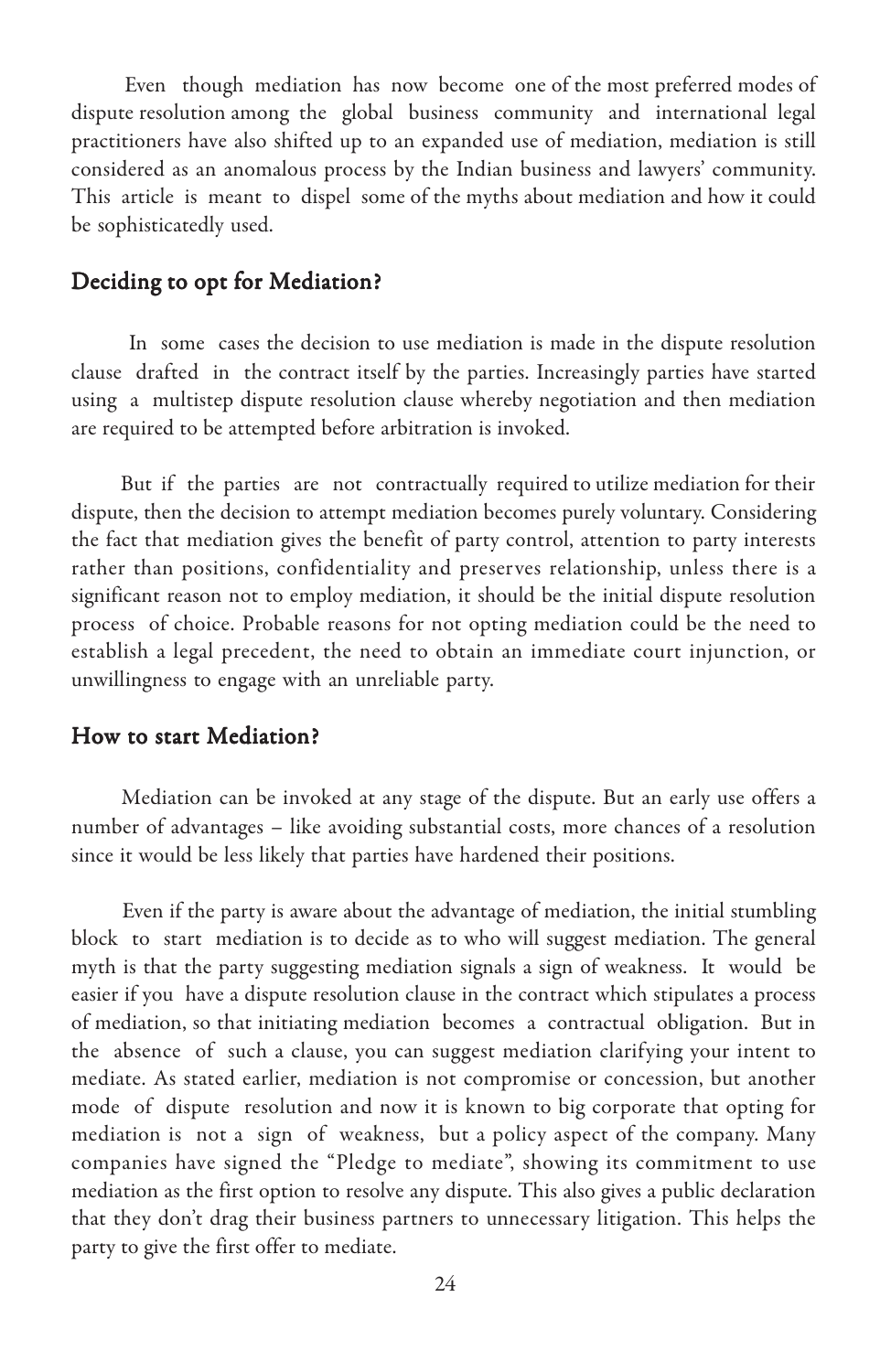### How to select the Mediator?

 A number of factors have to be considered in deciding whom to be appointed as the mediator. Parties often think that the mediator have to be a subject-matter expert and should have experience and expertise in the issues involved. We need to understand that mediation is assisted negotiation and the mediator should have the skill and expertise to facilitate the parties to a resolution. The mediator is not a judge or an arbitrator – he does not impose any decision on the parties. So as a general rule, process-expertise and negotiation skills are more important than subject-matter expertise.

 Another key rationale for selecting the mediator is the element of confidence in the independent professionalism of the mediator. One of the concerns would be which Code of Conduct binds the mediator, and which disciplinary process applies.

 As mediation is practiced behind closed doors in confidential environments, the individual abilities and characteristics of those practicing as mediators are hard, often impossible, for users to assess in advance. So, how do we find such mediators?

 We need to search for mediators who are trained and accredited/certified by organizations or empanelled by institutions. A Certified Mediator's Profile that includes a Feedback Digest prepared by an independent and trustworthy source as an attestation of competency addresses both competency and suitability aspects and increases the likelihood that all the parties will agree to the selection of such a mediator. I know international organisations that will now only consider appointing IMI Certified mediators, because the thing that they regard as critical is the Feedback Digest embedded in every IMI Certified Mediator's Profile. As IMI Certification gains wider recognition among users, this trend is sure to increase.

 You can select accredited and certified mediators from mediation provider organizations, who follow accreditation procedures as per international standards. This gives the confidence for the other party to accept the nomination, even if the same is suggested by one party.

# Who should attend Mediation?

 The ultimate decision maker should attend for each side. This not only makes sure that the resolution could be made in the mediation without consulting anyone else, but also helps in such person witnessing and experiencing what the mediation session has to offer. Reality testing, option building and interacting directly with the other side are of enormous value and cannot be adequately experienced if the person is not the decision maker.